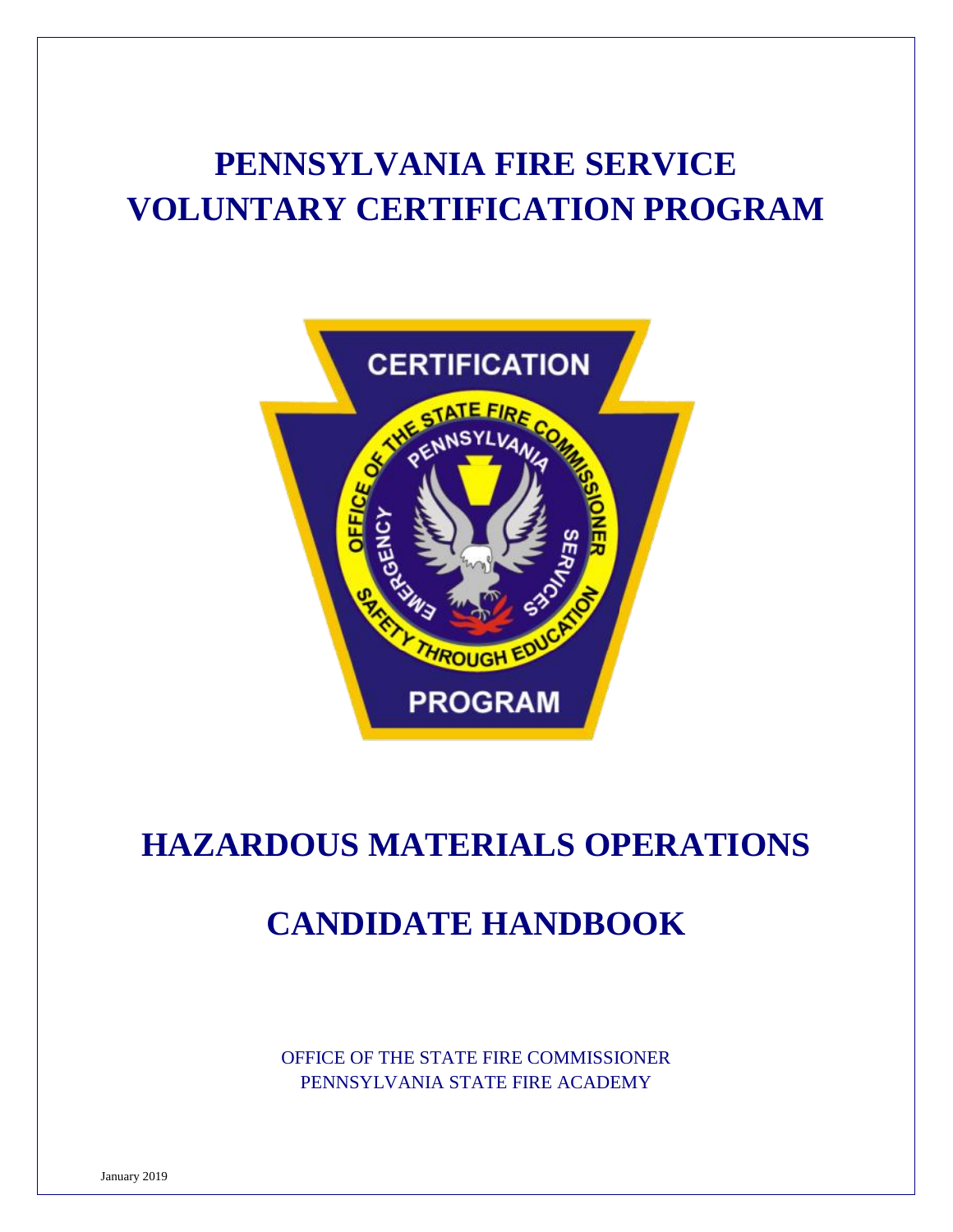# Dear Certification Candidate,

Welcome to the Pennsylvania Fire Service Voluntary Certification Program. The purpose of this manual is to provide you with information to successfully participate in certification testing. This manual outlines the pre-requisites, testing and application process, and provides you with a study guide reference list. Tests are conducted under the sanction and approval of the Pennsylvania Office of the State Fire Commissioner with accreditation granted by the National Board on Fire Service Professional Qualifications (National Pro-Board).

In accordance with *Act 61 of 1995, The State Fire Commissioner Act*, the Office of the State Fire Commissioner is the certifying agency within the Commonwealth of Pennsylvania, and the Pennsylvania State Fire Academy is the administering agency. Any United States Citizen eighteen (18) years of age or older who resides in Pennsylvania may apply for consideration as a test candidate. An exception to the aforementioned would be for certification in hazardous materials operations. Refer to the **Age Rule Exception** section (Page 3) for additional information.

Good luck and thank you for participating in the Pennsylvania Voluntary Fire Service Certification Program.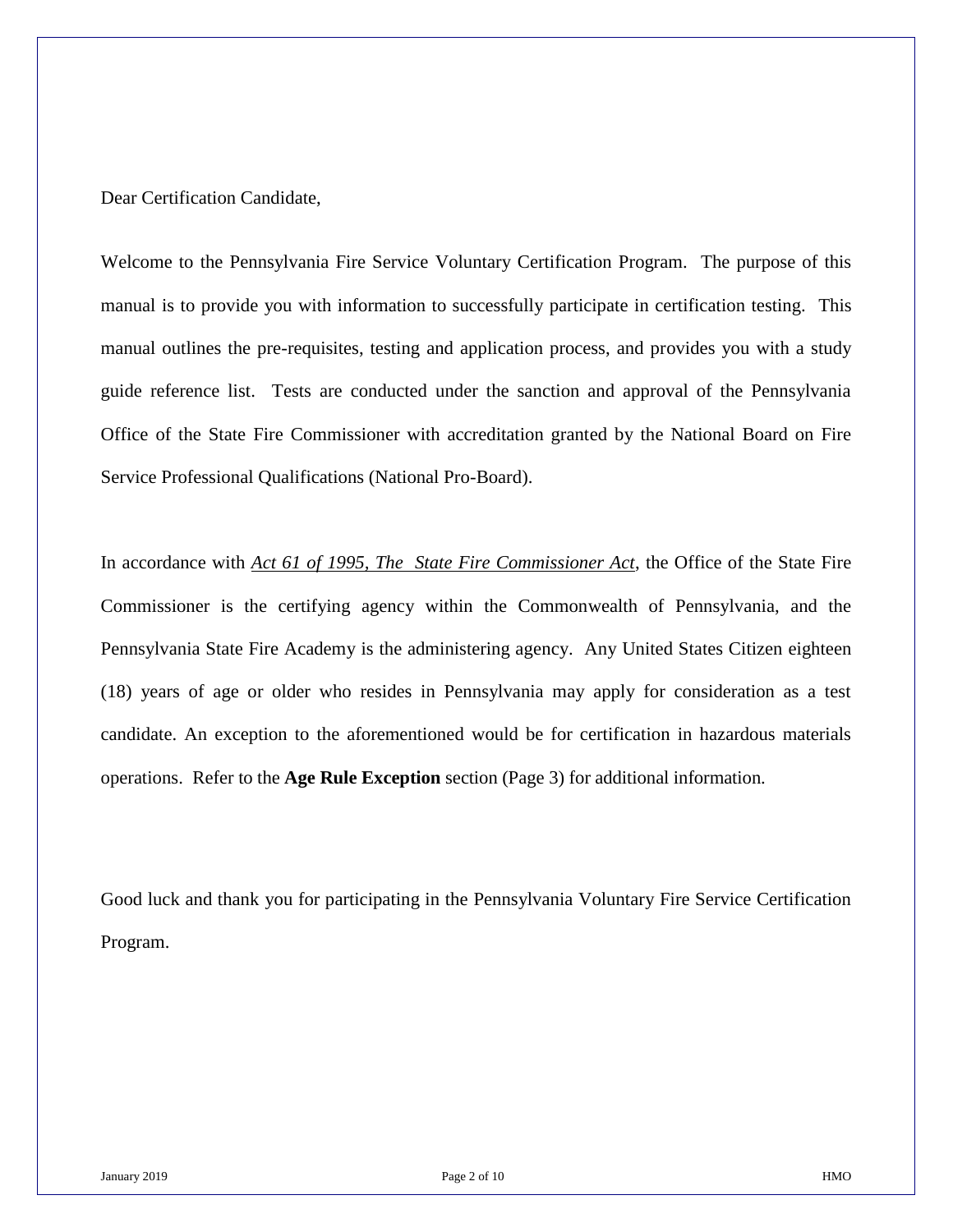# **Application Process**

Obtain an application from either the Office of the State Fire Commissioner (OSFC) website www.osfc.pa.gov or an approved test site; You must fill out the form, in full, and provide all required supporting documentation. The completed application and accompanying documents are to be submitted to an approved test site or PA State Fire Academy (PSFA). Your application is then reviewed and either accepted or rejected based on compliance and deficiencies (i.e., lacks pre-requisites, no signatures, etc.).

The general test process is as follows:

- 1. A candidate must submit a complete application including all supporting documents;
- 2. After the application is approved, the candidate takes the written and subsequently the skills tests (NOTE: the skills test cannot be taken before the written test);
- 3. Upon successful completion of the written and skills tests and a review of the application for completeness by the test site and PSFA or Delegated Authority, the candidate can be certified for the level tested. If a candidate should not pass any part of the testing process, a retest can be administered and must be completed within one (1) year of the original test date.

# **Age Rule Exception – Hazardous Materials Application:**

Hazardous Materials Operations (HMO): Anyone age 16 or older may certify at the HMO level.

The Child Labor Law Division of the Department of Labor & Industry issued the following decision: juniors 14 to 17 years of age are permitted in training and certification at the Hazardous Materials Awareness level; juniors 16 to 17 years of age are permitted to participate in training and certification at the Hazardous Materials Operations level provided **no** Immediately Dangerous to Life or Health (IDLH) atmosphere exist as part of the course or certification testing. *Likewise, this does not permit Junior Firefighters the ability to participate in emergency response to hazardous materials incidents or where the potential for an IDLH atmosphere might exist.*

# **Application Pointers**

- 1. Make sure the application is legible and check for completeness. Applications must be typed in.
- 2. Social Security Number: you have the option to provide the full nine (9) or just the last four (4) digits.
- 3. Make sure you provide your complete name including suffix (Jr, Sr, III, etc.) **NO** nicknames please.
- 4. Make sure your mailing address includes street, apartment number, city, state and zip.
- 5. Make sure all appropriate signatures are obtained and are signed in **BLUE** or **BLACK** ink.
	- a. *Please note that Chief Officers CANNOT sign for themselves where a Chief Officer's signature is required;*
	- b. *For this requirement, another Chief Officer MUST sign this section of the application.*
- 6. Legible copies of all pre-requisites must be attached and signed were applicable. **NOTE**: Copies must include both the front and back of the document where applicable. (i.e. CPR & Medical cards).
- 7. Make sure your Pre-Requisite Verification Form (found in the back of the application) is appropriately marked off and signed in **BLUE** or **BLACK** ink.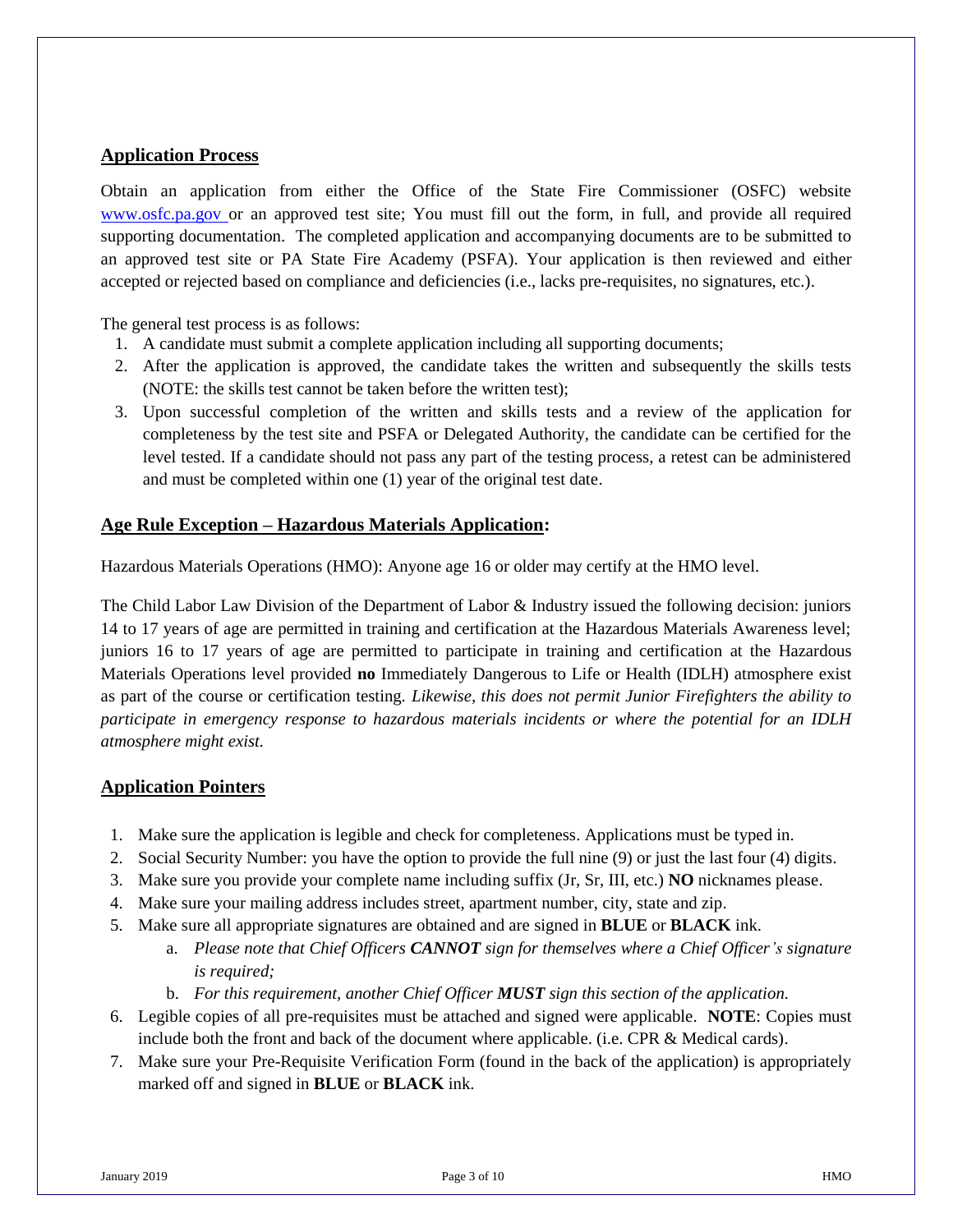# **Prerequisites**

- 1. 16 years of age or older
- 2. Core Competencies

Chapter 5 JPR 5.1.1.2 NFPA # 1072 (2017 Ed). Candidate must meet requirements of NFPA 1072 (2017) *Standards for Hazardous Material /Weapons of Mass Destruction Emergency Response Personal Professional Qualifications, JPR 5.1.2 and 5.1.3* **OR** NFPA 472 (2013) *Standard for Professional Competence of Responders to Hazardous Materials Incidents* Chapter 4 and core competencies of Chapter 5. Attach a copy of the following recognized certificates (Jones & Bartlett curriculum) certificates. Certification and training must be within one (1) year of the date of application. If the certification certificate is greater than one (1) year you must show proof of completing refresher training course.

- Hazardous Materials Awareness Level 472 or 1072 (Pro-Board, IFSAC or DOD) certification
- Hazardous Materials Awareness Level 472 or 1072 annual refresher training course
- Hazardous Materials Operations Level 472 or 1072 initial or annual refresher training course
- 3. Mission Specific Certifications

Chapter 6 JPR 6.1.1.2 NFPA # 472 2013 edition. Candidate must meet requirements of NFPA 1072 (2017) *Standards for Hazardous Material /Weapons of Mass Destruction Emergency Response Personal Professional Qualifications, JPRs 6.1.2, 6.1.3, 6.1.4,* **OR** NFPA 472 (2013) Standard for Professional Competence of Responders to Hazardous Materials Incidents Chapter 4, and core competencies of Chapter 5 and Chapter 6, JPR 6.1.1.3. Attach a copy of the following recognized certificates (Delmar or Jones & Bartlett curriculums certificates. Certification and training must be within one (1) year of the date of application. If certification is greater than one (1) year you must show proof of completion of a current refresher training course.

- Hazardous Materials Awareness Level 472 or 1072 (Pro-Board, IFSAC or DOD) certification
- Hazardous Materials Operations Level 472 or 1072 initial or annual refresher training course
- Hazardous Materials Operations Level 472 or 1072 Core Competencies Certification (Pro-Board, IFSAC or DOD)

# **Testing Policy**

Written Test: The written test is randomly generated and consists of seventy-five (75) questions. Candidates will have a maximum of 90 minutes to complete the test. Passing scores for any written test is seventy percent (70%).

Skills Test: Must pass 100% of the skill stations offered at the time of testing.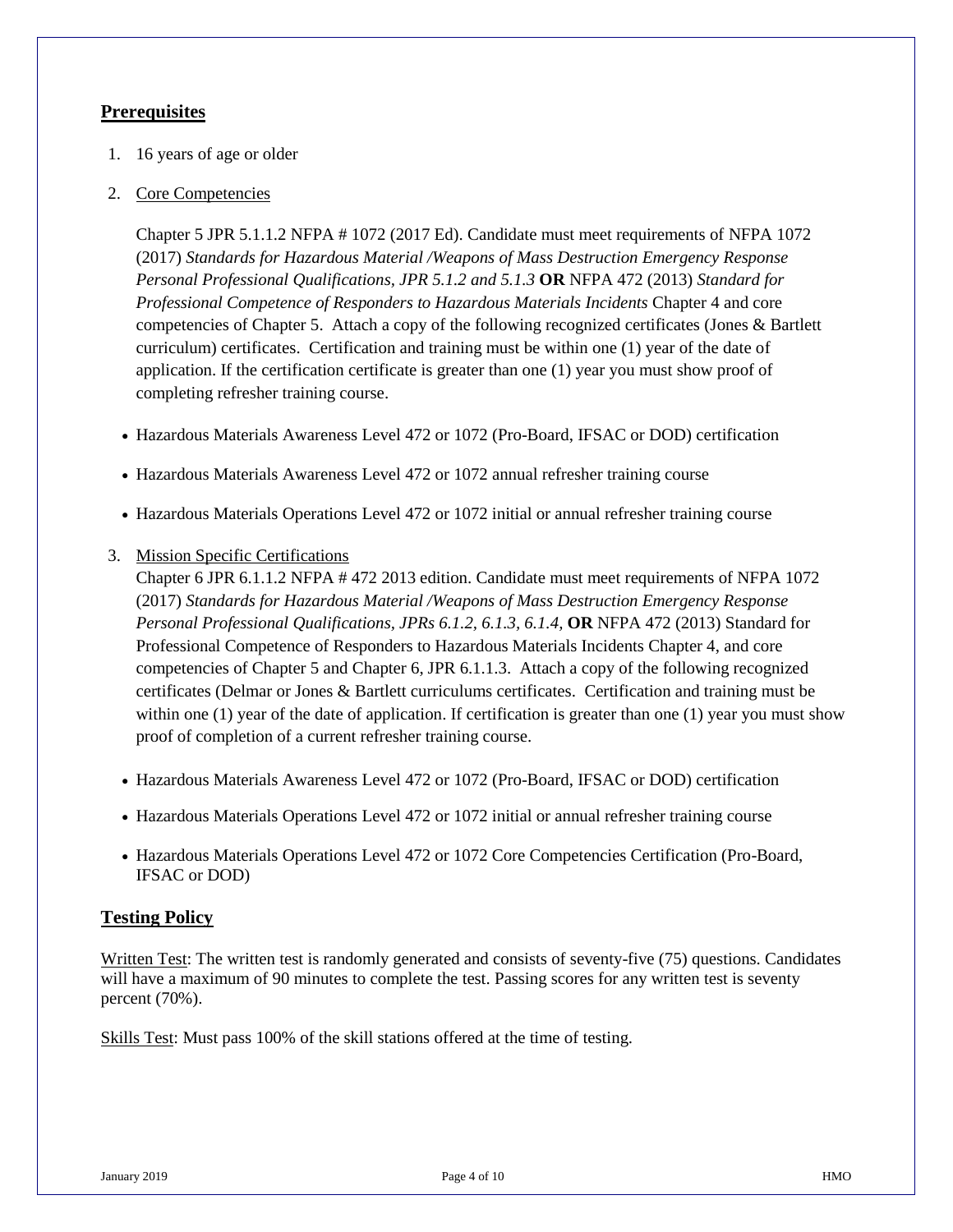# **Re-test Policy**

Written Test: If you are unsuccessful you may retest an additional two (2) times and have one (1) year to complete the retest. You will need to contact the fire academy or a test site of your choice to schedule retest.

#### Skills Test

Must pass 100% of the skill stations offered at the time of testing.

- If you are unsuccessful on three (3) or less skill stations, you may retest the same day, however, you are permitted only one retest on each failed skill station;
- If you are unsuccessful on four (4) or more skill stations, you may NOT retest the same day. Skill retests must be scheduled at a later date and time.
- A total of eight (8) retest attempts are permitted which must be completed within one (1) year of the original test date in order to successfully complete the testing process.

# **Appeals**

A candidate may request a review of his/her performance records by the State Fire Academy within thirty (30) days of receipt of a failure notice. Appeals **MUST** be in writing and in accordance with the policies and procedures of the Certification Program.

> Send to: Pennsylvania State Fire Academy Attn: Certification Program Manager 1150 Riverside Drive Lewistown, PA 17044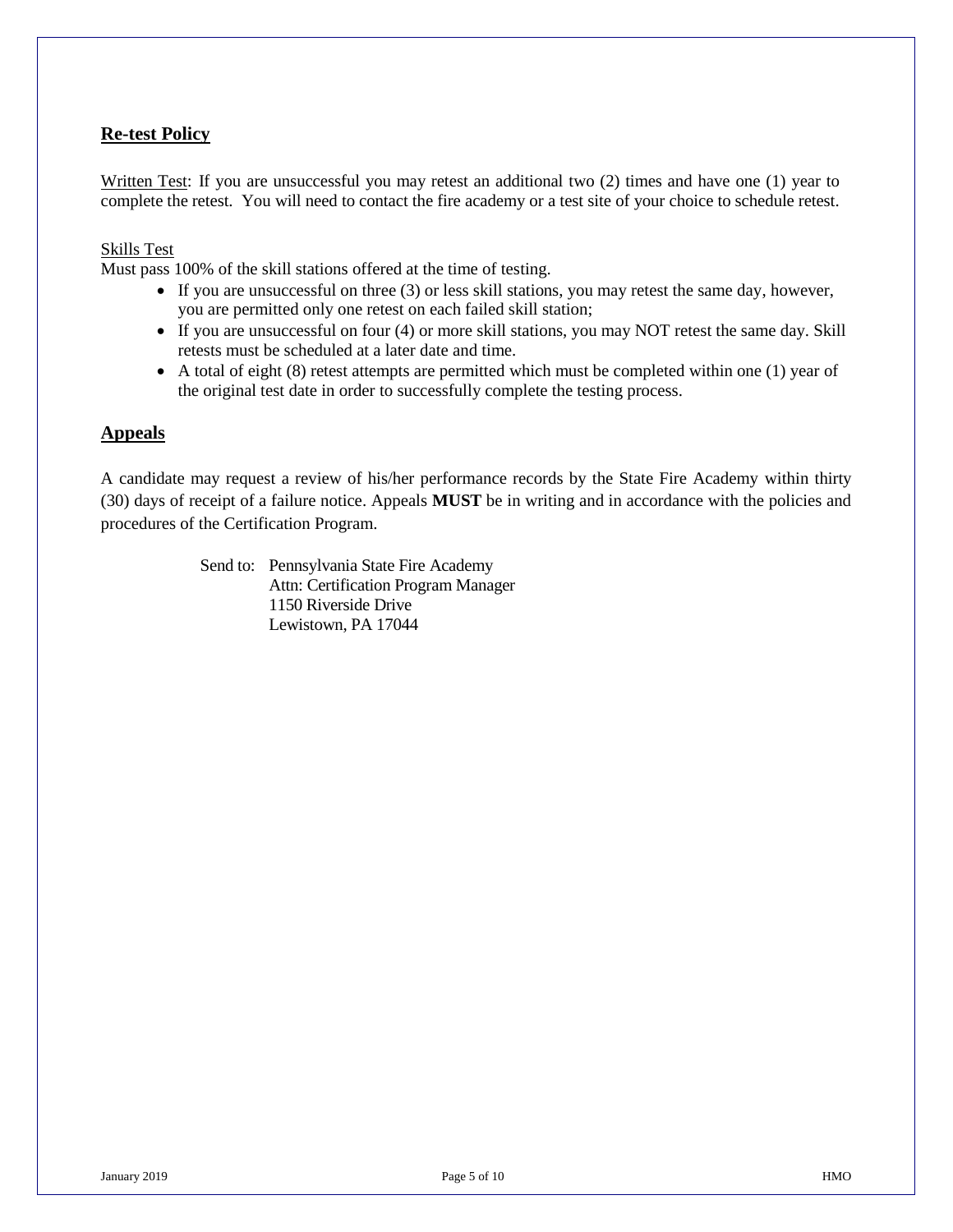# **Accommodations**

The Pennsylvania Fire Service Voluntary Certification Program offers reasonable accommodations for the written certification exams for individuals with documented disabilities. Only written requests for accommodations for certification examinations are reviewed and each request is reviewed on a case-by-case basis. Requests must be submitted on the Accommodation Request form. The Pennsylvania Fire Service Voluntary Certification Program provides written notification of its decision to the candidate upon completion of its review and the review by legal counsel of the request for accommodation.

The *Accommodation Request* form is located on Page 6 of this manual, or it is also available from the Pennsylvania State Fire Academy or test site coordinators. Please contact the Certification Program Manager for further information. The candidate who is requesting an accommodation must complete the request form at the time of application submission or as soon as the need for an accommodation is recognized. All requests must be made prior to the scheduled date of the examination. Any request for accommodation not submitted at least twenty (20) working days prior to the scheduled examination will result in a delay in the candidate's date of examination.

Documentation of a specific disability which would impact a candidate's performance on the written examination must be current (within five (5) years of the date of application). Such documentation should include a signed explanation on letterhead stationary from a professional who is familiar with the applicant's disability or a copy of an Individual Education Plan (IEP) from an educational institution. See below comment.

The statement must confirm and describe the disability for which the accommodation is requested. The professional must have expertise in the specific disability for which the accommodation is being requested.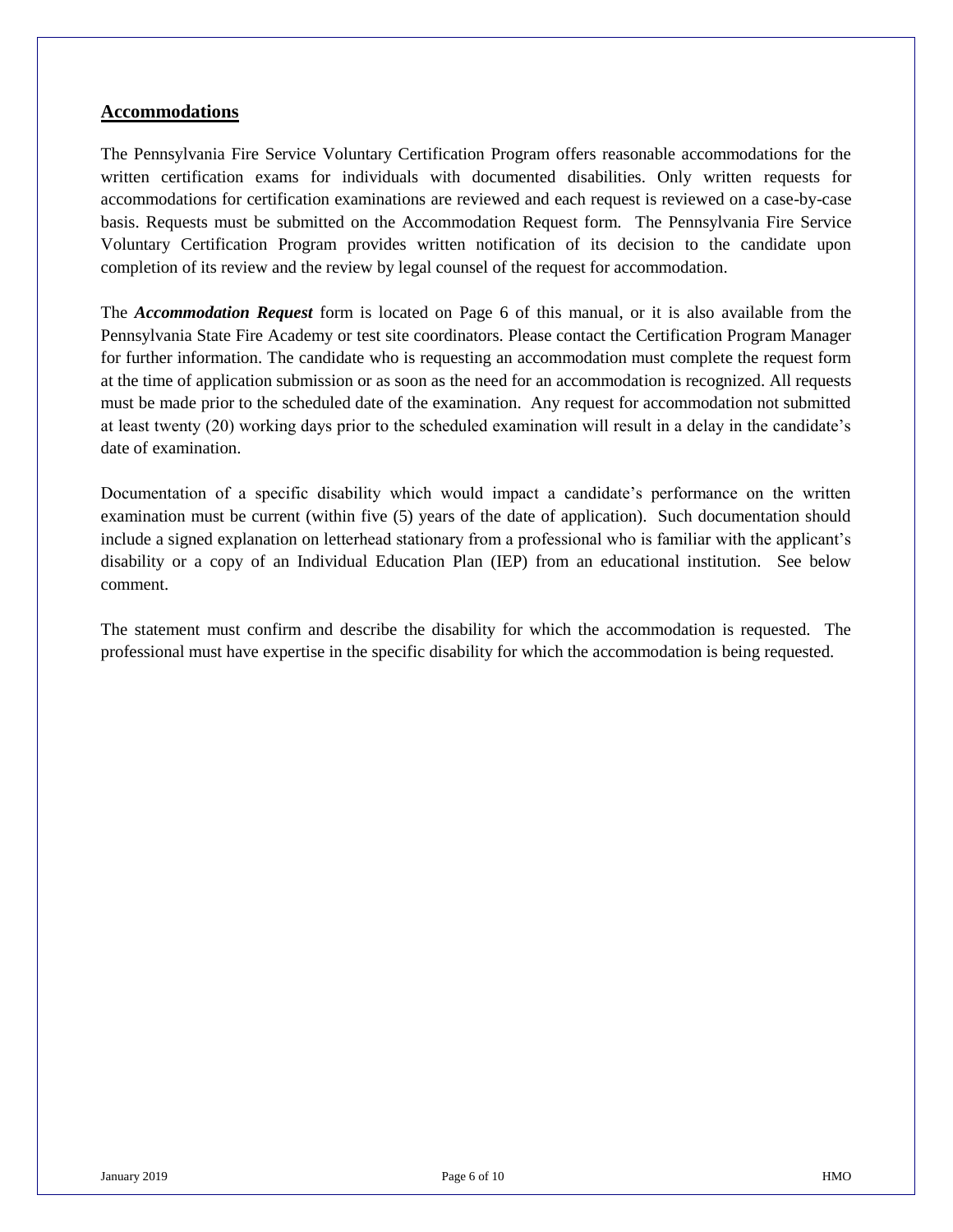# **Request for Accommodation Form**

|                                                             | <b>Last Name</b>                                                                                       | <b>First Name</b>                                                                | Middle                                                                                                                                                                                                                                                                                                                                                                                       |
|-------------------------------------------------------------|--------------------------------------------------------------------------------------------------------|----------------------------------------------------------------------------------|----------------------------------------------------------------------------------------------------------------------------------------------------------------------------------------------------------------------------------------------------------------------------------------------------------------------------------------------------------------------------------------------|
|                                                             |                                                                                                        |                                                                                  |                                                                                                                                                                                                                                                                                                                                                                                              |
|                                                             |                                                                                                        |                                                                                  |                                                                                                                                                                                                                                                                                                                                                                                              |
|                                                             |                                                                                                        |                                                                                  |                                                                                                                                                                                                                                                                                                                                                                                              |
|                                                             |                                                                                                        |                                                                                  | Certification Level Requesting Accommodation for: ______________ Date of Test: ___________                                                                                                                                                                                                                                                                                                   |
|                                                             |                                                                                                        |                                                                                  |                                                                                                                                                                                                                                                                                                                                                                                              |
|                                                             |                                                                                                        | am requesting the following accommodation(s) due to my disability related needs: | I reviewed the NFPA job performance requirements for the level of certification I am seeking; and I                                                                                                                                                                                                                                                                                          |
|                                                             |                                                                                                        |                                                                                  |                                                                                                                                                                                                                                                                                                                                                                                              |
|                                                             |                                                                                                        |                                                                                  |                                                                                                                                                                                                                                                                                                                                                                                              |
|                                                             |                                                                                                        |                                                                                  | I attached a statement on letterhead stationary from a professional who is familiar with my<br>disability. I understand that the professional must have expertise in the specific disability for<br>which I am seeking an accommodation for and the statement must confirm and describe the<br>disability for which the accommodation is requested. Statement is signed by the professional. |
| educational institution.                                    |                                                                                                        |                                                                                  | I am submitting a copy of an IEP (Individual Education Plan) which I have obtained from my                                                                                                                                                                                                                                                                                                   |
| Signature of individual completing this form                |                                                                                                        |                                                                                  | Date                                                                                                                                                                                                                                                                                                                                                                                         |
| Printed or type name of the individual completing this form |                                                                                                        |                                                                                  |                                                                                                                                                                                                                                                                                                                                                                                              |
| Return this form to: Pennsylvania State Fire Academy        | Attn: Certification Program Manager<br>1150 Riverside Drive<br>Lewistown, PA 17044<br>$(717)$ 247-3743 |                                                                                  |                                                                                                                                                                                                                                                                                                                                                                                              |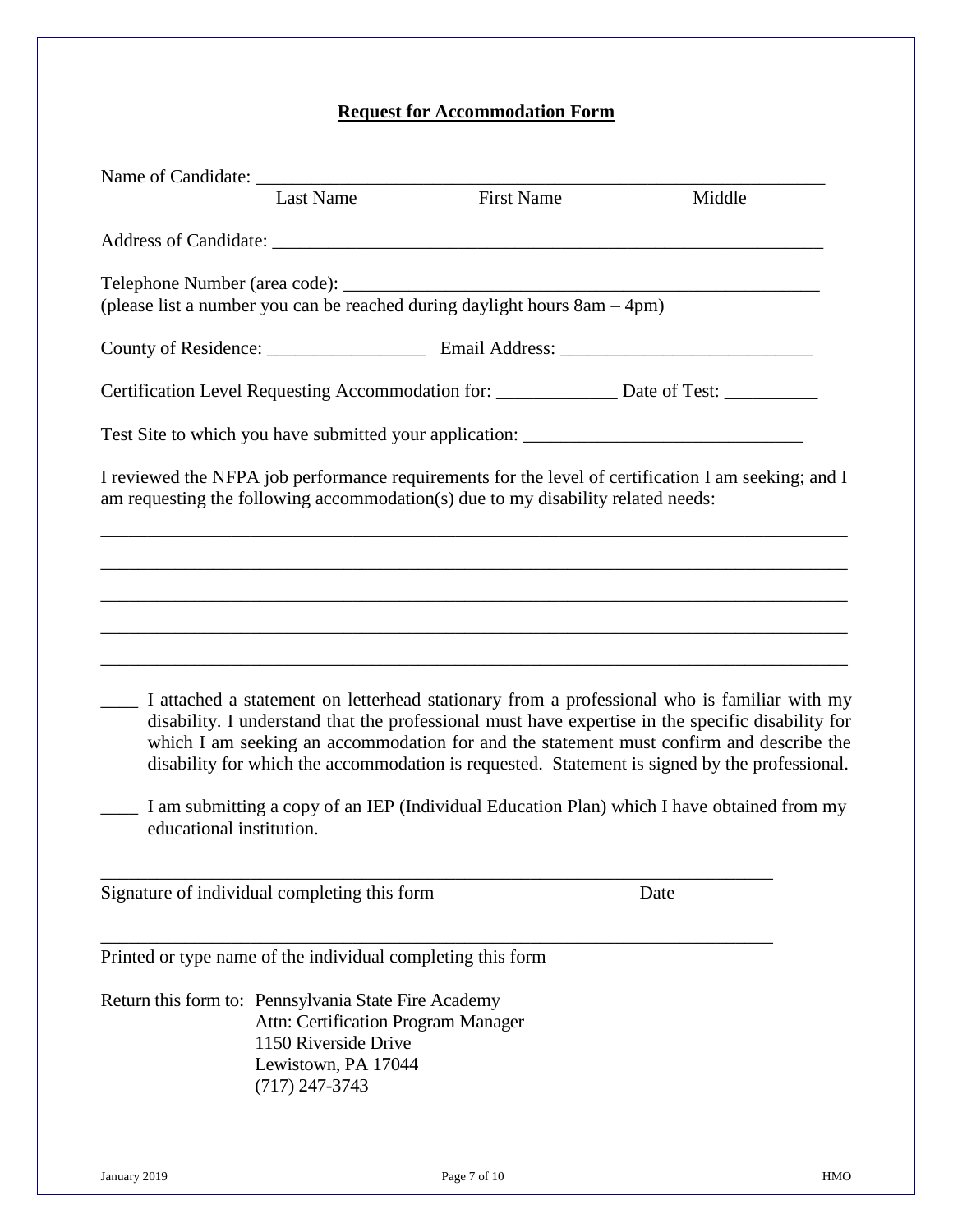# **Safety Policy**

A candidate should meet the requirements of NFPA 1582 *Standard on Medical Requirements for Firefighters and information for Fire Department Physicians* prior to physical testing to ensure his/her ability to safely perform the required tasks.

For the safety and protection of all participants, all equipment and Personal Protective Equipment (PPE) used for testing must meet the NFPA standard at the time of manufacturing and will be inspected prior to use in certification tests.

The facial hair policy directs that a candidate with facial hair which interferes with the operation or use of a Self-Contained Breathing Apparatus (SCBA) will not be permitted to participate in the test process which requires SCBA use.

# **Test Results/Release of Results**

The Office of the State Fire Commissioner/PA State Fire Academy notifies candidates of their results in writing via US Mail. Only pass/fail grades are given.

In accordance with the Federal Education Records and Privacy Act (FERPA) of 1974, a Federal law that established a minimum standard for the protection of records. requires prior consent of a person before any records or other personally identifiable information can be released. In the event a third-party request test results of a candidate a Consent to Release Information form will need to be completed and signed by the candidate that the third party is requesting results for.

# **No show policy**

If a candidate is accepted for testing and fails to show up without an acceptable reason, the test site has the right to enforce their no-show policy that could include but is not limited to suspension from testing for an identified period of time and/or financial penalties.

# **Professional Testing Integrity and Dishonesty**

Professional testing dishonesty includes, but is not limited to, cheating, plagiarizing, facilitating acts of testing dishonesty by others, having unauthorized possession of examinations, submitting work of another person. Any instances of testing dishonesty will constitute disciplinary and/or legal actions. All certification candidates shall act with personal integrity, respect others' rights and property, and help maintain a professional environment in which all can be successful.

Test Site Coordinators, Assistant Coordinators, Test Proctors, Evaluators and Instructors should take reasonable steps to anticipate and deter acts of dishonesty, reinforce integrity and support appropriate behavior to protect the rights and trust of honest candidates. At the beginning of each testing process, it is the responsibility of those mentioned above to provide test candidates with the "Testing Integrity and Dishonesty" policy and clarify any questions that arise.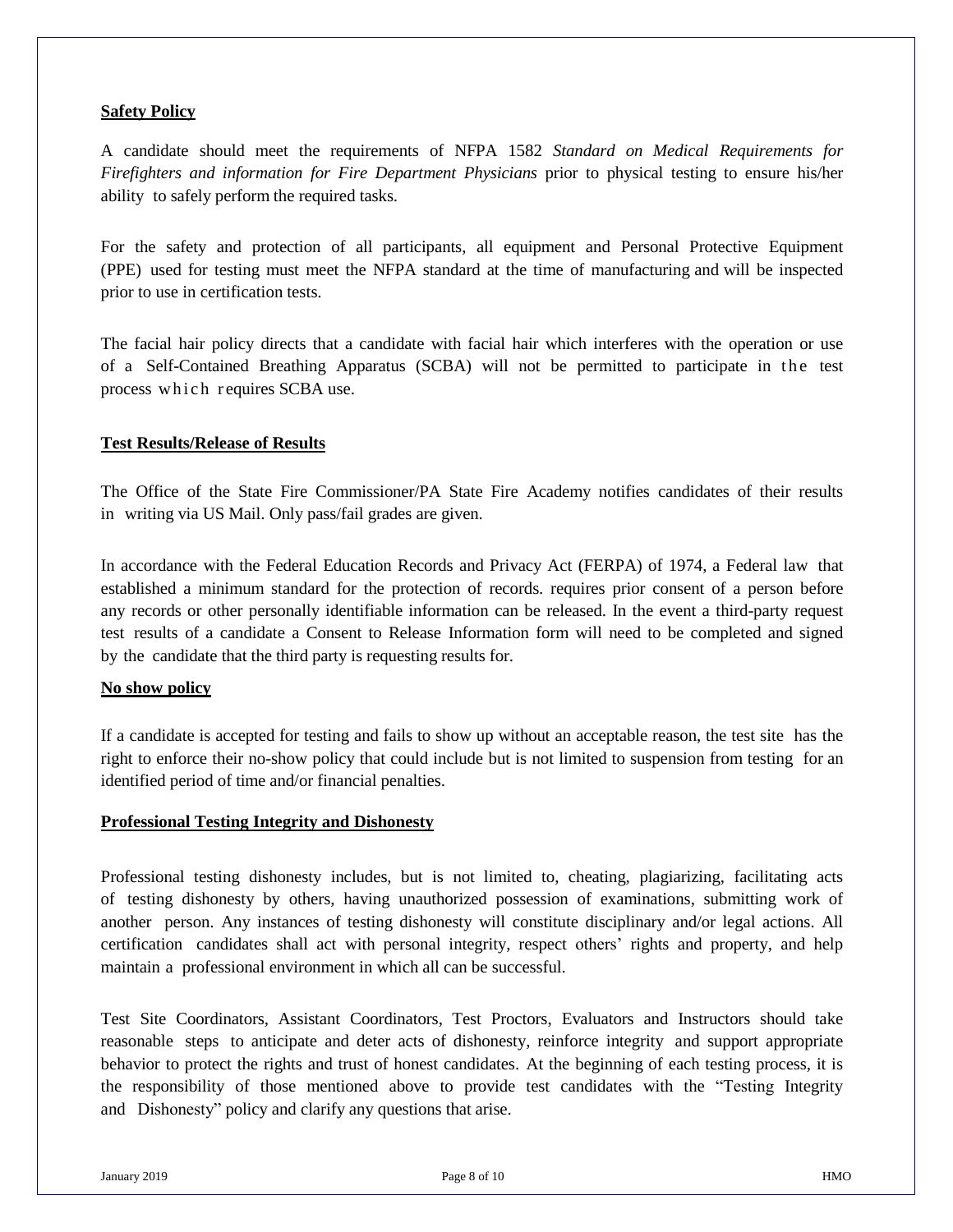# *Falsification of Documents*

Any individual found to have forged, altered, or falsified documentation for a certification test will be indefinitely suspended from participating in any certification exam within the Commonwealth of Pennsylvania. Further action may be taken in accordance with the Pennsylvania Crimes Code 18 Pa C.S. 4904, relating to unsworn falsifications.

# *Cheating on Test*

All candidates are expected to work entirely on his/her own while taking any exam. Violations of testing integrity shall consist of any attempt to receive assistance from written or printed aids unless provided by the test proctor for a specific test, or any persons, papers or electronic devices, or of any attempt to give assistance.

# *Document Integrity*

Certification candidates are expected to complete all work individually. Any material obtained from other sources such as plot plans, web maps, etc. must appropriate cite the source. All essays must be the candidate's own work.

# **Study Reference List**

The following is a list of text that may be reference in preparation for testing:

- 1. National Fire Protection Association NFPA FPA 472 (2013 Ed) Standards for Competence of Responders to Hazardous Materials/Weapons of Mass Destruction Incident;
- 2. National Fire Protection Association NFPA FPA 1072 (2017 Ed) Standards for Hazardous Materials/Weapons of Mass Destruction Emergency Response Personnel Professional Qualifications;
- 3. DOT, Emergency Response Guidebook (2016 Ed);
- 4. Jones & Bartlett, Hazardous Materials Awareness and Operations, 2<sup>nd</sup> Edition, 1<sup>st</sup> Printing

# **Additional Information**:

- 1. Application should be submitted to the test site no later than the established deadline or no later than three weeks prior to the test date.
- 2. Please contact the test site of your choice to receive information about testing fees.
- 3. A Photo ID is required at the time of the written and skills tests.
- 4. Bring all appropriate PPE and SCBA for completion of all possible skill stations.
- 5. Dress appropriately and bring extra dry clothes.
- 6. Bring food and beverage with you, stay hydrated.

Certification applications and skill sheets, in addition to the test schedule and test site contact information, can be found at [www.osfc.pa.gov](http://www.osfc.pa.gov/) under the  $\lt$  State Fire Academy  $>$  link and subsequently  $\lt$  Certification  $>$ sub-link at the top of the webpage. A page will open with information about the certification program and process. Scroll on the page to find the links to the certification applications, skill sheets, test schedule, and test site contact information.

If you have additional questions or concerns about the test process, please contact the test site coordinator at the site in which you applied to be tested at or contact the PA State Fire Academy Certification Program Staff.